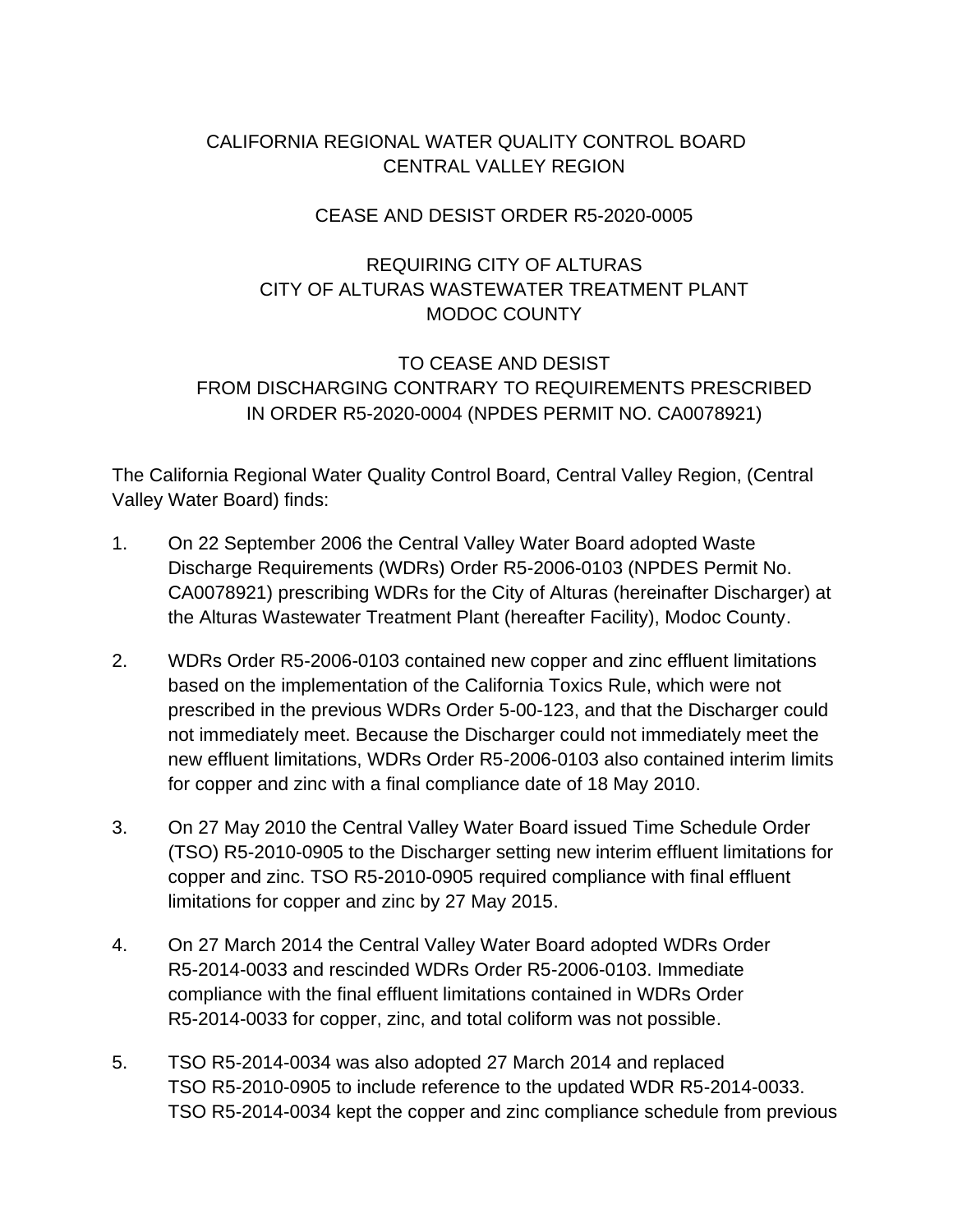TSO R5-2010-0905 that required final compliance by 27 March 2015 and added a compliance schedule to meet final effluent limitations for total coliform by 27 March 2019.

- 6. On 4 May 2015, the Discharger submitted a letter requesting additional time beyond that provided in TSO R5-2014-0034 to complete Facility improvements necessary to comply with final effluent limitations for copper, zinc, and total coliform. Additional time was required for the Discharger to construct improvements to convert from a surface water discharge to a land discharge as a means of complying with final effluent limitations for copper, zinc, and total coliform.
- 7. TSO R5-2014-0034 was amended by Order R5-2015-0111 on 18 August 2015 to become TSO R5-2014-0034-01, which extended the compliance schedule to meet final effluent limitations for copper and zinc 5 years to 18 May 2020, recalculated the interim effluent limitations for copper and zinc, and kept the compliance schedule to meet final effluent limitations for total coliform by 27 March 2019.
- 8. On 6 December 2017, the Discharger received Planning Grant Agreement No. D17-04002 (Planning Grant) for \$500,000 to evaluate options to bring the Facility into compliance with WDRs Order R5-2014-0033 and TSO R5-2014-0034-01.
- 9. On 20 February 2020 the Central Valley Water Board adopted WDRs Order R5-2020-0004 and rescinded WDRs Order R5-2014-0033.
- 10. WDRs Order R5-2020-0004 contains Final Effluent Limitations IV.A.1.a., which reads, in part, as follows:

| <b>Parameter</b>               | <b>Units</b> | Average<br><b>Monthly</b> | Average<br><b>Weekly</b> | <b>Maximum</b><br><b>Daily</b> |
|--------------------------------|--------------|---------------------------|--------------------------|--------------------------------|
| Copper, Total<br>Recoverable   | $\mu$ g/L    | 6.7                       | --                       | 15                             |
| Zinc, Total<br>Recoverable     | $\mu$ g/L    | 26                        |                          | 40                             |
| Aluminum, Total<br>Recoverable | $\mu$ g/L    | 290                       | 370                      |                                |

#### **Table 1 - Effluent Limitations**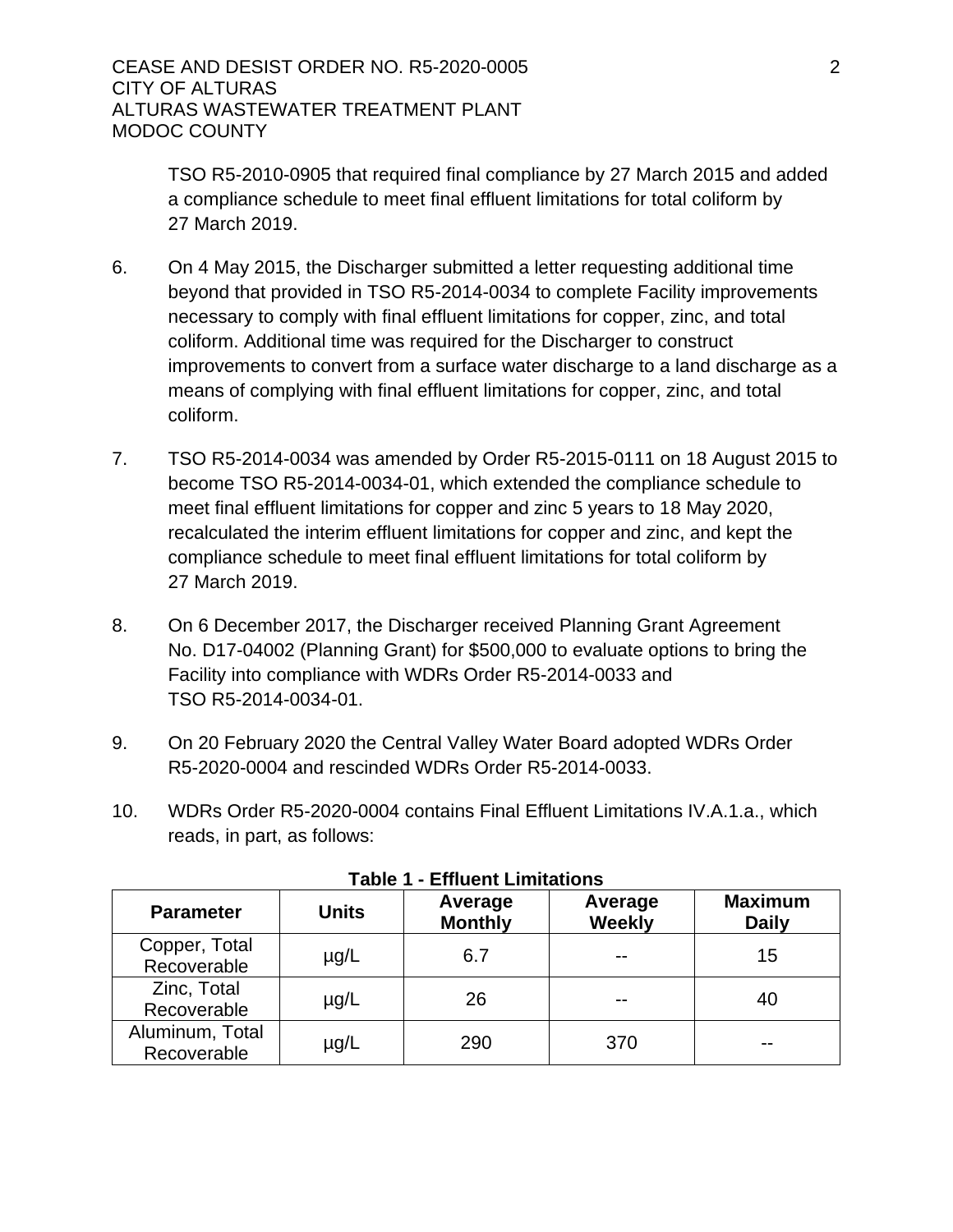- g. Total Coliform Organisms
	- i. Effluent total coliform organisms shall not exceed the following when less than 20:1 dilution is available within the receiving water. Compliance shall be measured immediately after disinfection.
	- (a) 2.2 most probable number (MPN) per 100 mL, as a 7-day median;
	- (b) 23 MPN/100mL, more than once in any 30-day period; and
	- (c) 240 MPN/100mL, at any time.

### **Need for a Time Schedule and Legal Basis**

- 11. In 2008, the Discharger upgraded several processes at the Facility to meet various effluent limitations. Facility improvements included headworks upgrades, primary clarification improvements, an additional secondary clarifier, expanded chlorine contact chamber capacity, new lined sludge drying beds, new and upgraded trickling filter media, new pumping and flow control upgrades, and a new operations building. Significant non-compliance with copper and zinc effluent limitations persisted after these Facility improvements. Some of the improvements did not operate properly and the Facility was in significant noncompliance with WDRs Order R5-2006-0103 from July 2008 through September 2009.
- 12. In 2008, the Discharger completed a site-specific translator study to help meet final effluent limitations for copper and zinc. However, the study indicated that additional measures were necessary to achieve full compliance.
- 13. In October 2009, the Discharger initiated an Interim Operations Plan (IOP) that included new use of coagulants and improved hydraulics control to increase removal efficiency of copper and zinc. Implementation of the IOP demonstrated improved discharge quality and significantly reduced the frequency of effluent limitation violations. Despite these efforts, the Discharger was still not able to consistently comply with final effluent limitations for copper and zinc by the final compliance date of 18 May 2010 included in WDRs Order R5-2006-0103.
- 14. Since October 2009, the Discharger has continued to implement an economically prohibitive IOP to improve discharge quality from the Facility. As the IOP is not economically sustainable, the Discharger has considered alternative Facility improvement projects, identified available land for Facility expansion (including right-of-ways), and pursued available financing options to identify a viable longterm final land discharge solution.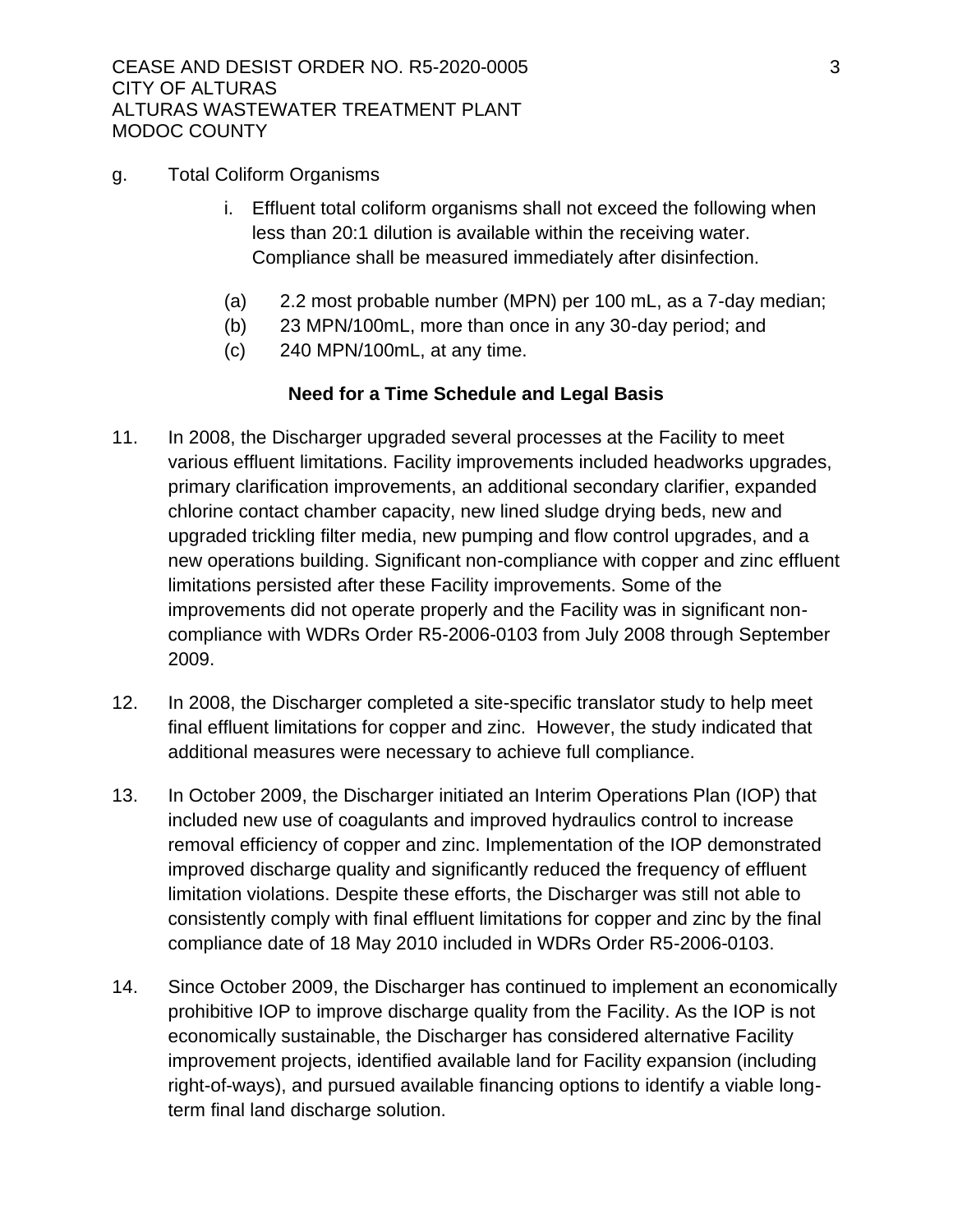- 15. On 4 May 2015, the Discharger submitted a letter that requested additional time beyond that provided in TSO R5-2014-0034 to complete Facility improvements necessary to demonstrate compliance with final effluent limitations. The letter included justification for requesting additional time to comply, presented historical measures taken by the Discharger since 2006, provided an update on the economically prohibitive IOP, and outlined planned future actions.
- 16. On 25 November 2019, the Discharger submitted an infeasibility analysis that requested additional time beyond that provided in TSO R5-2014-0034-01 to complete Facility improvements necessary to comply with final effluent limitations for copper, zinc, and total coliform and requested a time schedule to meet the new final effluent limitations for aluminum. The Discharger is in the process of using Planning Grant money described in Finding 8 to evaluate options to bring the Facility into compliance with the current WDRs by converting from a surface water discharge to land discharge.
- 17. Elimination of surface water discharges from the Facility would allow the Discharger to meet the final effluent limitations by rescinding the current WDRs/NPDES permit. The Discharger would then be required to obtain WDRs for a discharge to land.
- 18. Additional time is required for the Discharger to continue evaluating options for complying with the current WDRs and potentially complete improvements to convert to land discharge. This Order provides a time schedule for the Discharger to complete an engineering report, environmental documents, and a rate study in accordance with the requirements of the current Planning Grant, as well as complete a financing plan for the selected compliance project.

### **Mandatory Minimum Penalties**

- 19. California Water Code (CWC) sections 13385(h) and (i) require the Central Valley Water Board to impose mandatory minimum penalties (MMPs) upon dischargers that violate certain effluent limitations. CWC section 13385(j)(3) exempts the discharge from MMPs "where the waste discharge is in compliance with either a cease and desist order issued pursuant to section 13301 or a time schedule order issued pursuant to section 13300 or 13308, if all the [specified] requirements are met."
- 20. Per the requirements of CWC section 13385(j)(3), the Central Valley Water Board finds that: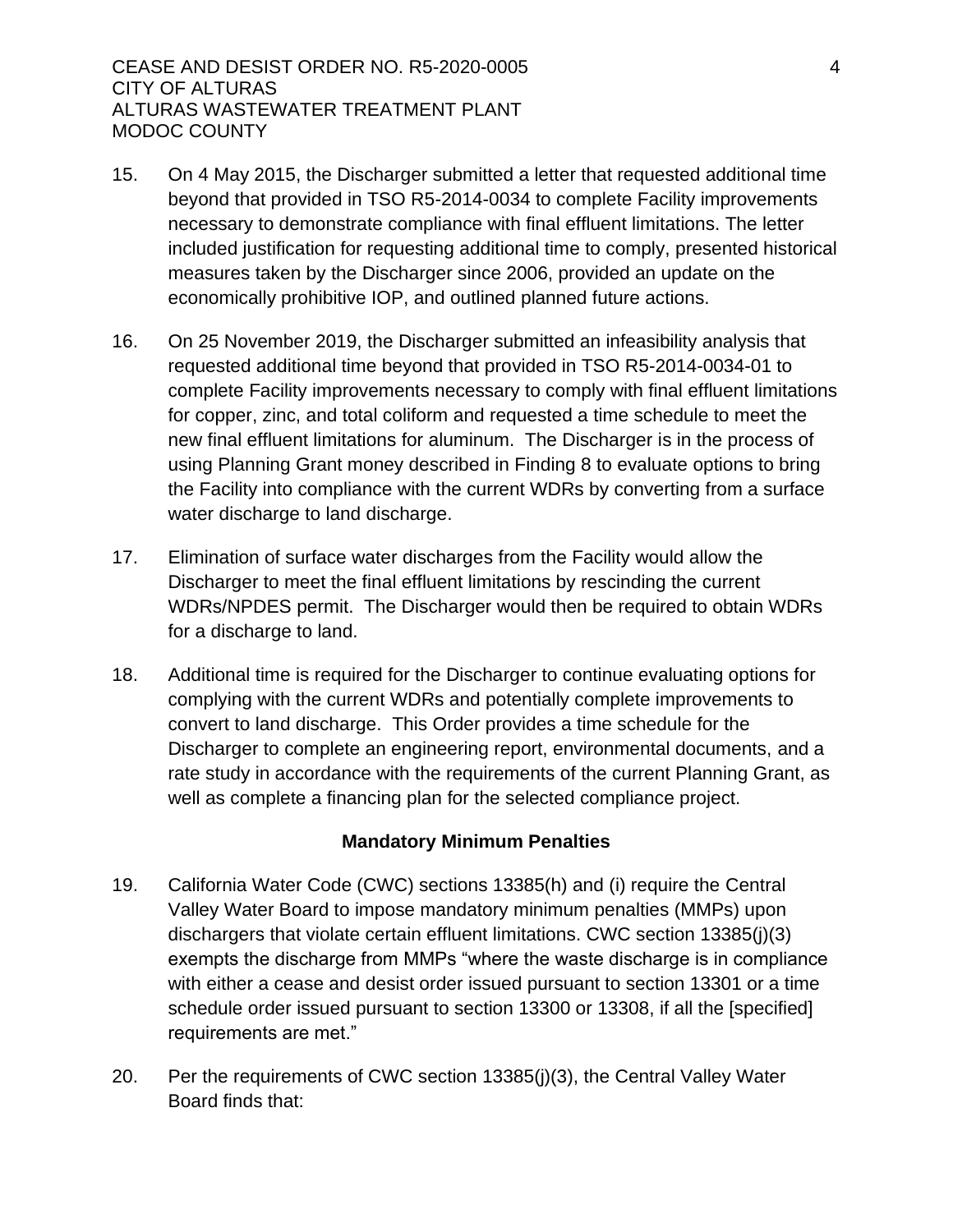- a. This Order specifies the actions that the Discharger is required to take in order to correct the violations that would otherwise be subject to CWC sections 13385(h) and (i).
- b. The Discharger is not able to consistently comply with one or more effluent limitations established in WDRs Order R5-2020-0004 because effluent limitations were new or more stringent regulatory requirements that became applicable to the waste discharge after the effective date of the WDRs and after 1 July 2000, and new or modified control measures cannot be designed, installed, and put into operation within 30 calendar days.
- c. The Discharger is investigating suitable land sites to change from surface water disposal to land disposal and making modifications to the existing Facility to meet anticipated land discharge requirements. Due to the time needed to evaluate options and receive planning grant money to conduct engineering studies, the Discharger has requested additional time to comply with final effluent limitations.
- d. This Order establishes a time schedule to bring the waste discharge into compliance with the effluent limitations that is as short as possible, taking into account the technological, operational, and economic factors that affect the design, development, and implementation of the control measures that are necessary to comply with the effluent limitations.
- 21. By statute, a Cease and Desist Order or TSO may provide protection from MMPs for no more than five years.
- 22. Per the requirements of Water Code Section 13385(j)(3)(C)(ii)(II) following a public meeting, and upon showing that the Discharger is making diligent progress toward bringing the waste discharge into compliance with the final effluent limitation, the Central Valley Water Board may extend the time schedule for an additional five years beyond the initial five years, if the Discharger demonstrates that the additional time is necessary to comply with the final effluent limitation.
- 23. Compliance with this Order exempts the Discharger from MMPs for violations of the final effluent limitations found in WDRs Order R5-2020-0004, or subsequently adopted WDRs Order, as follows:
	- a. Copper, Total Recoverable: Compliance schedules with interim effluent limitations were previously included in WDRs Order R5-2006-0103, TSO R5-2010-0905, TSO R5-2014-0034, and TSO R5-2014-0034-01. This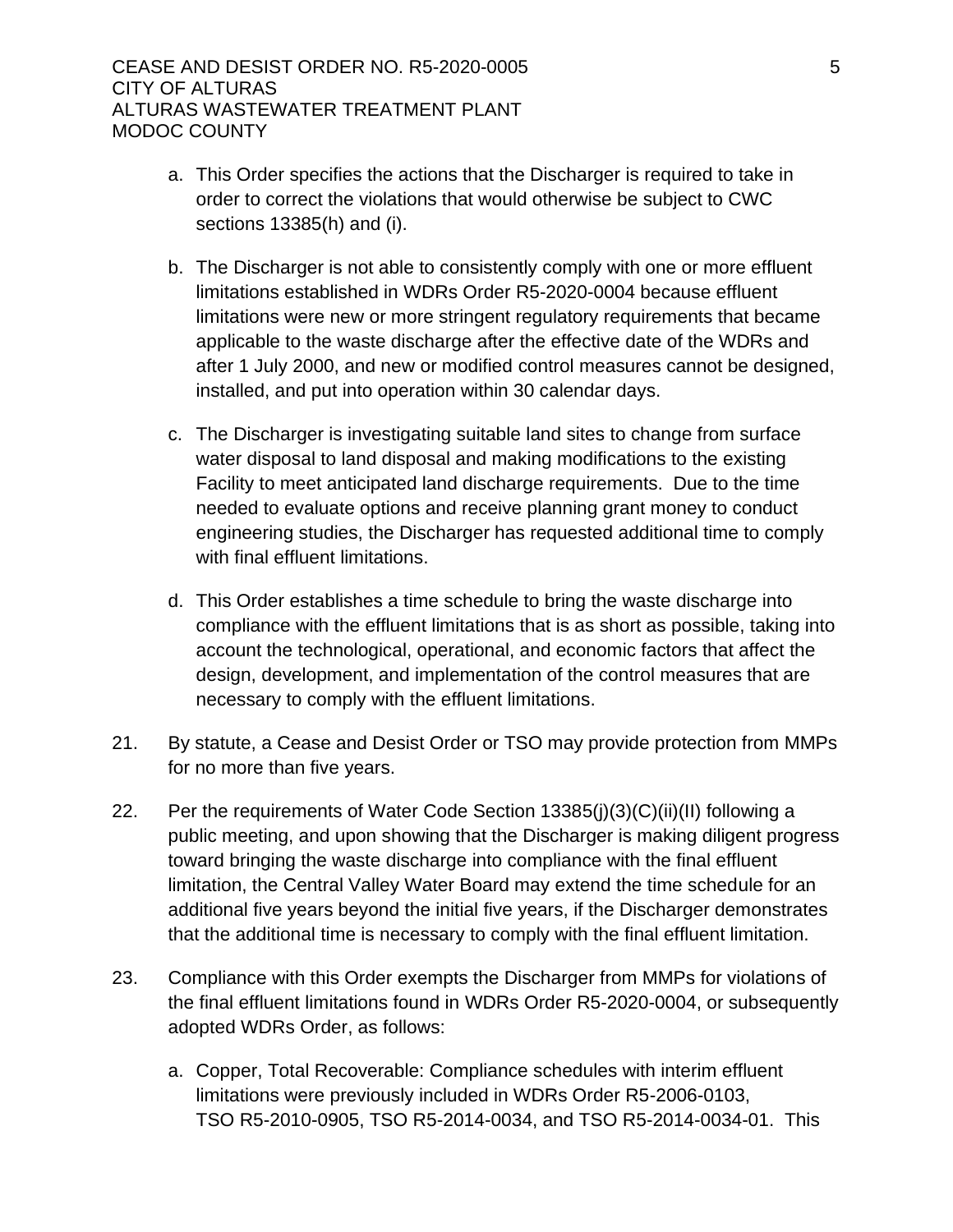Order keeps the extended compliance schedule included in TSO R5-2014-0034-01 with protection from MMPs for violations of final copper effluent limitations until 18 May 2020.

- b. Zinc, Total Recoverable: Compliance schedules with interim effluent limitations were previously included in WDRs Order R5-2006-0103, TSO R5-2010-0905, TSO R5-2014-0034, and TSO R5-2014-0034-01. This Order keeps the extended compliance schedule included in TSO R5-2014-0034-01 with protection from MMPs for violations of final zinc effluent limitations until 18 May 2020.
- c. Aluminum, Total Recoverable: Final and interim effluent limitations were included in WDRs Order R5-2014-0033. More stringent effluent limitations were established in WDRs Order R5-2020-0004. This Order provides protection from MMPs for violations of final aluminum effluent limitations from 1 April 2020 to 31 March 2025.
- d. Total Coliform: Compliance schedules with interim effluent limitations were previously included in TSO R5-2014-0034 and TSO R5-2014-0034-01. This Order extends the compliance schedule included in TSO R5-2014-0034-01 with protection from MMPs for violations of final total coliform effluent limitations from 1 April 2020 to 31 March 2025.
- 24. In accordance with Water Code section 13385(j)(3), the total length of protection from MMPs for copper, zinc, aluminum, and total coliform does not exceed ten years in length.
- 25. Since the time schedule for completion of actions necessary to bring the waste discharge into compliance exceeds one year, this Order includes interim effluent limitations and interim requirements and dates for their achievement. The time schedule does not exceed 5 years.
- 26. The compliance time schedule in this Order includes interim performance-based effluent limitations for copper, zinc, and aluminum. Interim effluent limitations consist of an average monthly effluent limitation (AMEL) and an average weekly effluent limitation (AWEL) or maximum daily effluent limitation (MDEL) concentration derived using sample data provided by the Discharger demonstrating actual treatment plant performance. In developing the performance-based interim AMEL, where there are 10 data points or more and only once per month sampling is required, sampling and laboratory variability is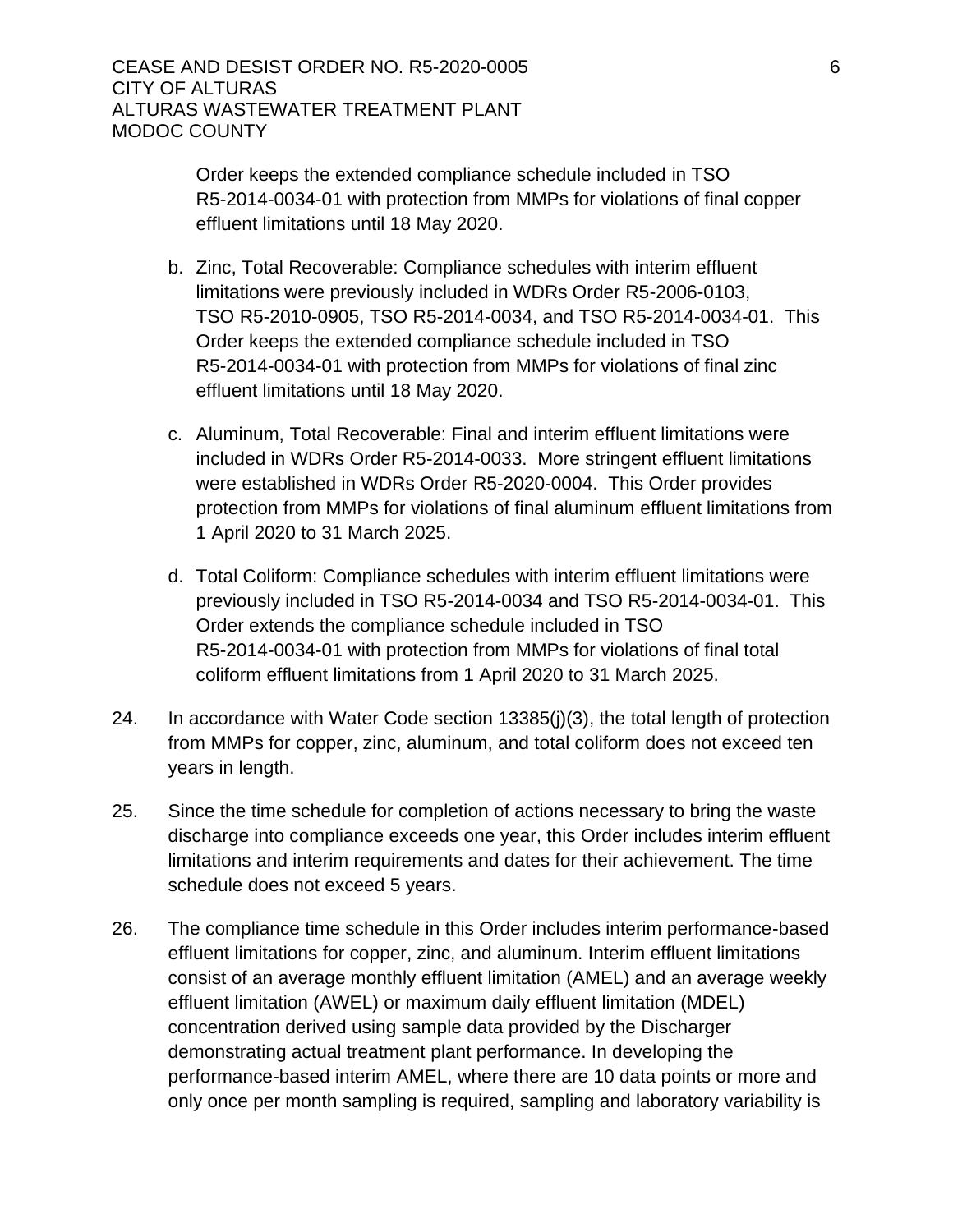accounted for by establishing interim effluent limitations that are based on normally distributed data where 99.9% of the data points will lie within 3.3 standard deviations (SD) of the mean (Basic Statistical Methods for Engineers and Scientists, Kennedy and Neville, Harper and Row, 3rd Edition, January 1986). When at least 80 percent of the data points are reported as nondetect (ND) values, or if there are less than 10 data points available, the interim AMEL is based on 3.11 times the maximum observed effluent concentration (MEC) when once per month sampling is required. Additionally, if either of these procedures result in an interim AMEL less than the MEC, the MEC is sometimes established as the interim AMEL. The interim MDEL or AWEL is calculated by multiplying the calculated interim AMEL by the MDEL/AMEL or AWEL/AMEL multiplier. The following table summarizes the calculation of the interim effluent limitations:

| <b>Parameter</b> | <b>Units</b> | #<br><b>Effluent</b><br><b>Samples</b> | <b>Mean</b> | <b>MEC</b> | <b>Interim</b><br><b>AMEL</b> | <b>Interim</b><br><b>AWEL</b> | <b>Interim</b><br><b>MDEL</b> |
|------------------|--------------|----------------------------------------|-------------|------------|-------------------------------|-------------------------------|-------------------------------|
| Copper,          |              |                                        |             |            |                               |                               |                               |
| Total            | $\mu$ g/L    | 38                                     | 6.1         | 28.7       | 29                            |                               | 65                            |
| Recoverable      |              |                                        |             |            |                               |                               |                               |
| Zinc, Total      | $\mu$ g/L    | 38                                     | 22          | 50.4       | 50                            |                               | 76                            |
| Recoverable      |              |                                        |             |            |                               |                               |                               |
| Aluminum,        |              |                                        |             |            |                               |                               |                               |
| Total            | $\mu$ g/L    | 38                                     | 927         | 1390       | 2500                          | 4600                          |                               |
| Recoverable      |              |                                        |             |            |                               |                               |                               |

**Table 2 – Calculation of Interim Effluent Limitations** 

27. Total coliform effluent limitations are not based on normally distributed data and the limit-setting procedures described above do not apply. The interim effluent limitations for total coliform are extended from previous TSO R5-2014-0034-01. The following table summarizes the interim effluent limitations for total coliform.

### **Table 3 – Calculation of Interim Effluent Limitations for Total Coliform**

| <b>Parameter</b>      | <b>Units</b> | # Effluent<br><b>Samples</b> | <b>Mean</b><br>(Median) | <b>MEC</b> | <b>Interim</b><br>Limitation<br>(7-day<br>median) | <b>Interim</b><br>Limitation<br>(Maximum<br>Daily) |
|-----------------------|--------------|------------------------------|-------------------------|------------|---------------------------------------------------|----------------------------------------------------|
| <b>Total Coliform</b> | MPN/100mL    | 152                          | 5.7(1)                  | 261        | 23                                                | 500                                                |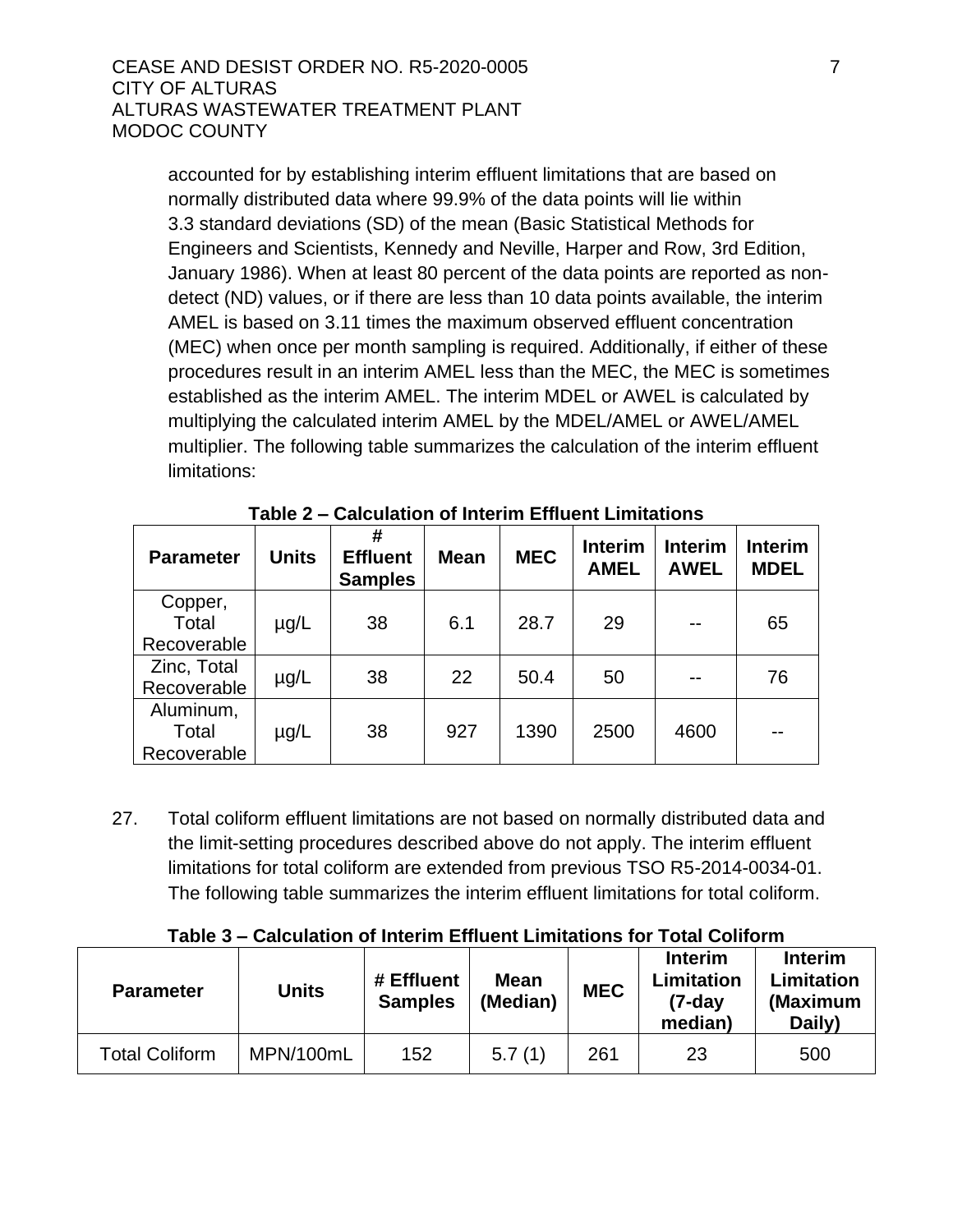- 28. The Central Valley Water Board finds that the Discharger can maintain compliance with the interim effluent limitations included in this Order. Interim effluent limitations are established when compliance with the final effluent limitations cannot be achieved by the existing Facility. Discharge of constituents in concentrations in excess of the final effluent limitations, but in compliance with the interim effluent limitations, can significantly degrade water quality and adversely affect the beneficial uses of the receiving stream on a long-term basis. The interim effluent limitations, however, establish an enforceable ceiling concentration until compliance with the final effluent limitation can be achieved.
- 29. If an interim effluent limitation contained in this Order is exceeded, then the Discharger is subject to MMPs for that particular exceedance as it will no longer meet the exemption in CWC section 13385(j)(3). It is the intent of the Board that a violation of an interim monthly effluent limitation subjects the Discharger to only one MMP for that monthly averaging period. In addition, a violation of an interim daily maximum effluent limitation subjects the Discharger to one MMP for the day in which the sample was collected.

### **Other Regulatory Requirements**

- 30. CWC section 13301 states: "When a regional board finds that a discharge of waste is taking place, or threatening to take place, in violation of requirements or discharge prohibitions prescribed by the regional board or the state board, the board may issue an order to cease and desist and direct that those persons not complying with the requirements or discharge prohibitions (a) comply forthwith, (b) comply in accordance with a time schedule set by the board, or (c) in the event of a threatened violation, take appropriate remedial or preventive action… Cease and desist orders may be issued directly by a board, after notice and hearing."
- 31. CWC section 13267 states, in part: "In conducting an investigation specified in subdivision (a), the regional board may require that any person who has discharged, discharges, or is suspected of having discharged or discharging, or who proposes to discharge waste within its region, or any citizen or domiciliary, or political agency or entity of this state who has discharged, discharges, or is suspected of having discharged or discharging, or who proposes to discharge, waste outside of its region that could affect the quality of waters within its region shall furnish, under penalty of perjury, technical or monitoring program reports which the regional board requires. The burden, including costs, of these reports shall bear a reasonable relationship to the need for the report and the benefits to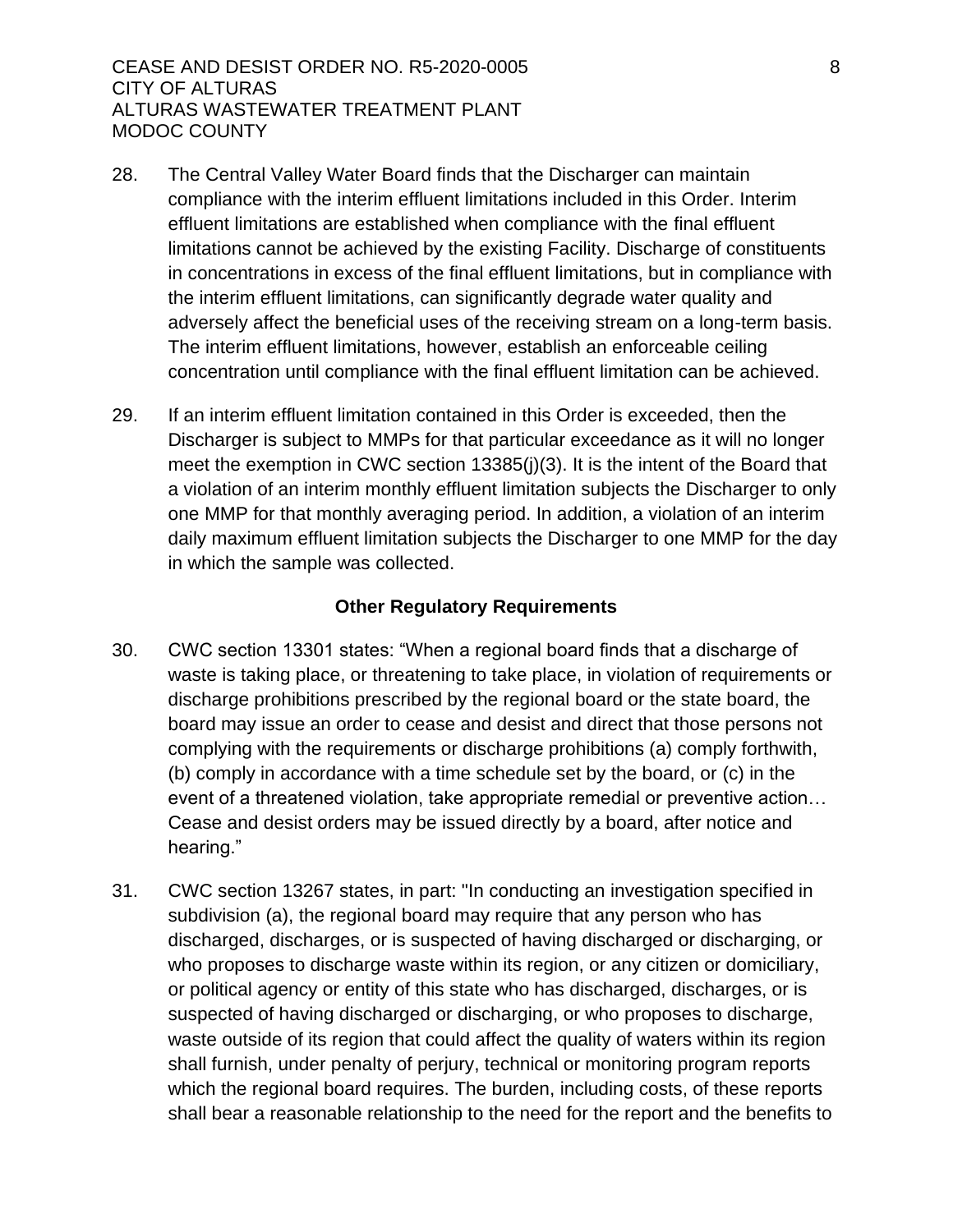be obtained from the reports. In requiring those reports, the regional board shall provide the person with a written explanation with regard to the need for the reports, and shall identify the evidence that supports requiring that person to provide the reports."

- 32. The Discharger owns and operates the Facility which is subject to this Order. The technical reports required by this Order are necessary to assure that compliance with the WDRs will be achieved. The actions and reports required by this Order are directly related to the Discharger's compliance with the WDRs and do not require expenses that are not already required pursuant to the WDRs. The expenses will not affect the Discharger's ability to operate the Facility. The burden of these actions and reports bears a reasonable relationship to the need for the actions and reports.
- 33. Issuance of this Order is exempt from the provisions of the California Environmental Quality Act (Pub. Resources Code, § 21000 et seq.) ("CEQA") pursuant to Water Code section 13389, since the adoption or modification of a NPDES permit for an existing source is statutorily exempt and this Order only serves to implement a NPDES permit. (Pacific Water Conditioning Ass'n, Inc. v. City Council of City of Riverside (1977) 73 Cal.App.3d 546, 555 556.).
- 34. On 20 February 2020, in Rancho Cordova, California, after due notice to the Discharger and all other affected persons, the Central Valley Water Board conducted a public hearing at which evidence was received to consider this Cease and Desist Order under CWC section 13301 to establish a time schedule to achieve compliance with WDRs.

### **IT IS HEREBY ORDERED THAT:**

- 1. TSO R5-2014-0034-01 is rescinded upon the effective date of this Order, except for enforcement purposes.
- 2. Pursuant to CWC section 13301, the Discharger shall cease and desist from discharging, or threatening to discharge, in violation of WDRs Order R5-2020-0004. The Discharger shall maintain compliance in accordance with the schedule below: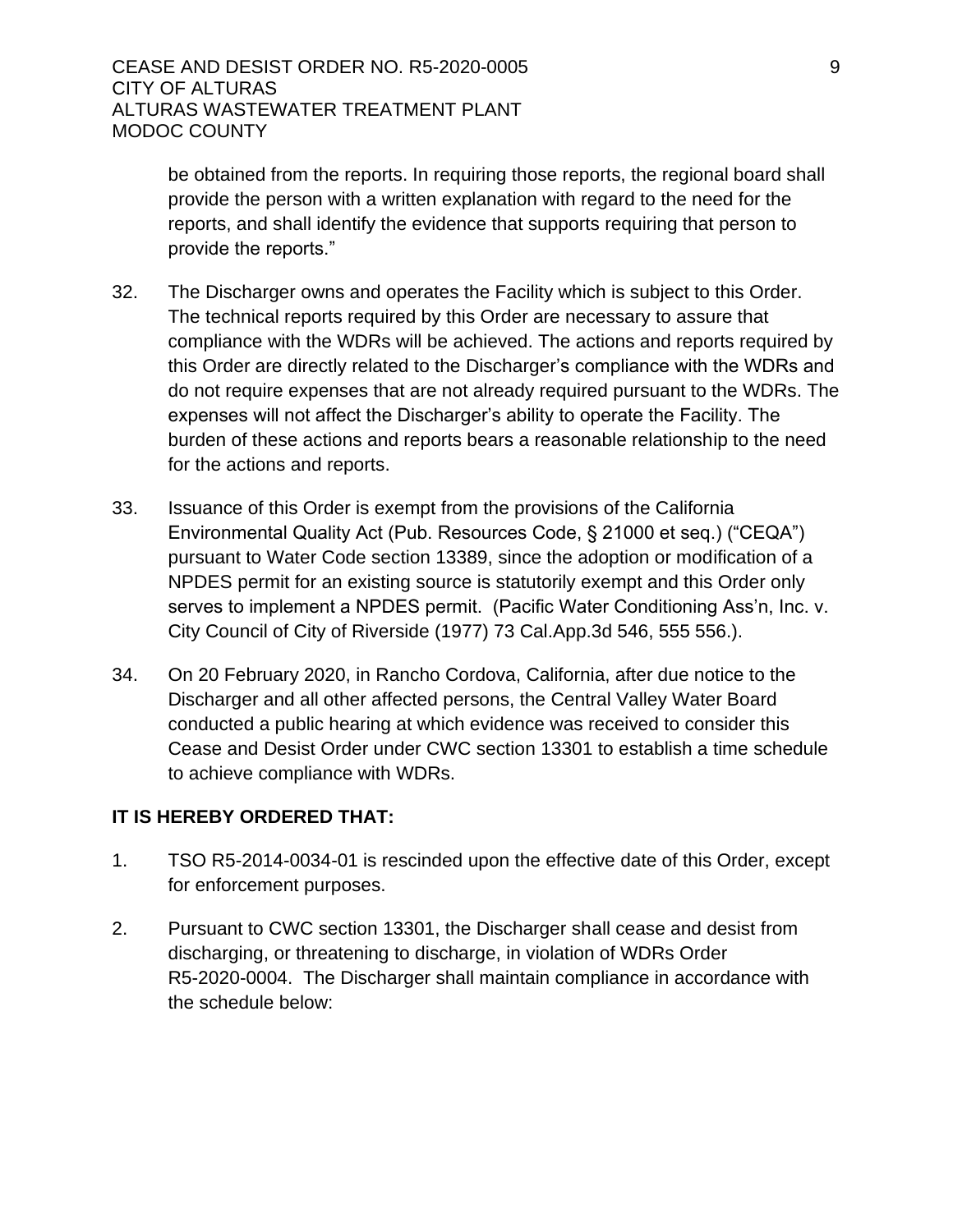### CEASE AND DESIST ORDER NO. R5-2020-0005 10 CITY OF ALTURAS ALTURAS WASTEWATER TREATMENT PLANT MODOC COUNTY

|  | Table 4 - Compliance Schedule |
|--|-------------------------------|
|--|-------------------------------|

| Task                                                                                                                                                                                                                                                                                                                                        | <b>Compliance Date</b>                                                                      |  |
|---------------------------------------------------------------------------------------------------------------------------------------------------------------------------------------------------------------------------------------------------------------------------------------------------------------------------------------------|---------------------------------------------------------------------------------------------|--|
| <b>Final Compliance.</b> Achieve compliance with final copper<br>and zinc effluent limitations.                                                                                                                                                                                                                                             | 18 May 2020                                                                                 |  |
| <b>Engineering Report - FINAL.</b> Submit a final Preliminary<br>Engineering Report with detailed cost breakdown per<br>requirements of Planning Grant. Include a Pollution<br>Prevention Plan pursuant to CWC section 13263.3.                                                                                                             | 1 June 2020                                                                                 |  |
| <b>Environmental Documents (CEQA).</b> Submit the CEQA<br>documentation required for the proposed method of<br>compliance per requirements of Planning Grant.                                                                                                                                                                               | 1 December 2020                                                                             |  |
| Rate Study. Submit a rate study per requirements of<br><b>Planning Grant.</b>                                                                                                                                                                                                                                                               | 1 September 2020                                                                            |  |
| Financing Plan. Submit a financing plan for the selected<br>compliance project(s) and a schedule for obtaining funding.<br>The Financing Plan shall include information from the Rate<br>Study submitted per requirements of the Planning Grant.                                                                                            | 1 April 2021                                                                                |  |
| Final Compliance. Achieve compliance with final total<br>coliform and aluminum effluent limitations.                                                                                                                                                                                                                                        | 31 March 2025                                                                               |  |
| Annual Progress Reports. Submit annual progress reports<br>documenting the steps taken to comply with this Order,<br>describing the completion of tasks, evaluation of the<br>effectiveness of the implemented measures of the PPP, and<br>an assessment of whether additional measures are<br>necessary to meet the final compliance date. | 1 February 2021<br>1 February 2022<br>1 February 2023<br>1 February 2024<br>1 February 2025 |  |

3. Discharge from Discharge Point 001 shall not exceed the following interim effluent limitations. The interim effluent limitations are in effect starting 1 April 2020 and shall apply in lieu of the corresponding final effluent limitations in WDRs Order R5-2020-0004. The following interim effluent limitations shall be effective until **18 May 2020**.

| .                            |           |                               |                               |                               |  |  |
|------------------------------|-----------|-------------------------------|-------------------------------|-------------------------------|--|--|
| <b>Parameter</b>             | Units     | <b>Interim</b><br><b>AMEL</b> | <b>Interim</b><br><b>AWEL</b> | <b>Interim</b><br><b>MDEL</b> |  |  |
| Copper, Total<br>Recoverable | $\mu$ g/L | 29                            | --                            | 65                            |  |  |
| Zinc, Total<br>Recoverable   | $\mu$ g/L | 50                            | $- -$                         | 76                            |  |  |

**Table 5 – Interim Effluent Limitations for Copper and Zinc**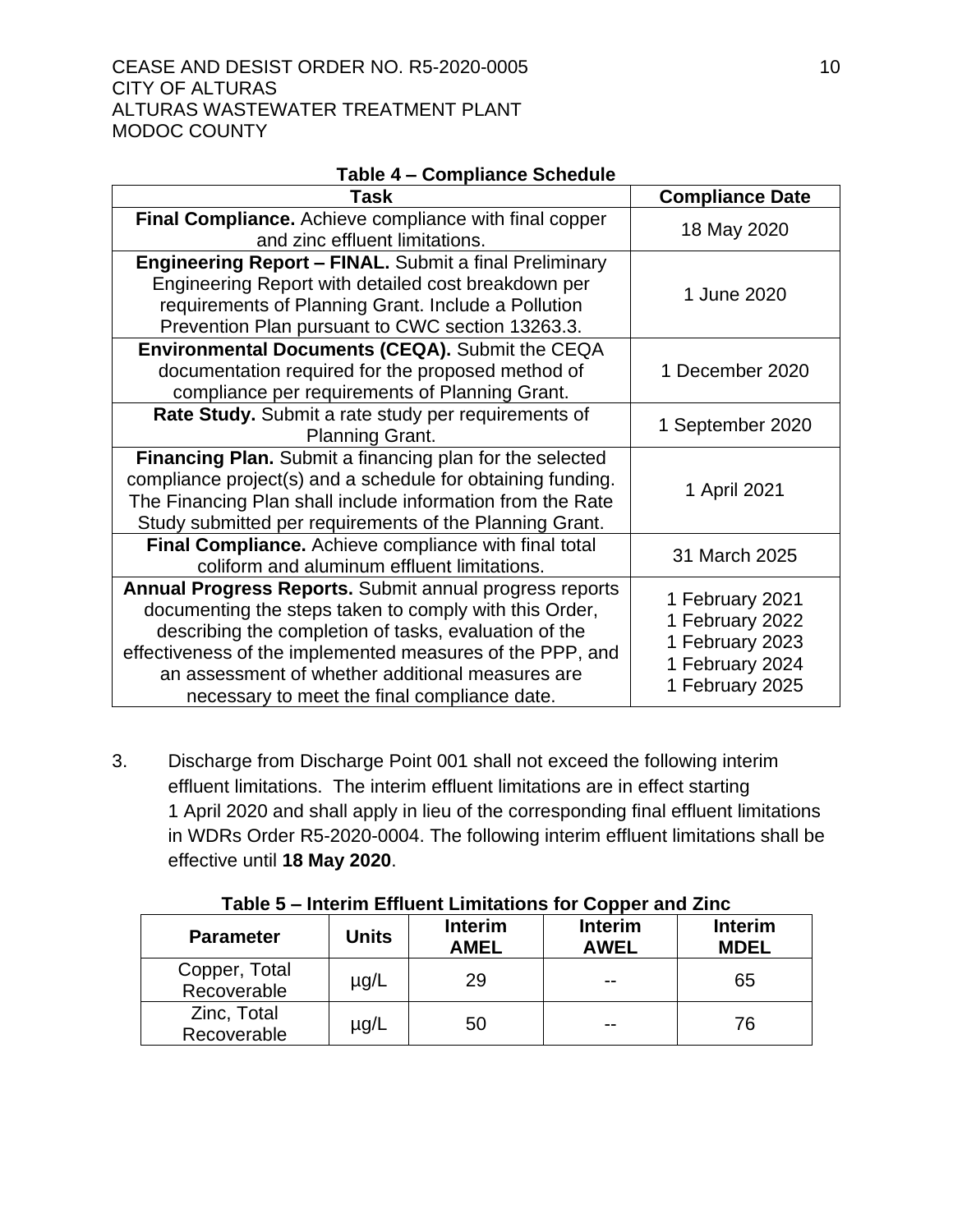4. Discharge from Discharge Point 001 shall not exceed the following interim effluent limitations. The interim effluent limitations are in effect starting 1 April 2020 and shall apply in lieu of the corresponding final effluent limitations in WDRs Order R5-2020-0004. The following interim effluent limitations shall be effective until **31 March 2025**.

| Units                 |           | <b>Interim Limitation</b> | <b>Interim Limitation</b> |  |
|-----------------------|-----------|---------------------------|---------------------------|--|
| <b>Parameter</b>      |           | (7-day median)            | (Maximum Daily)           |  |
| <b>Total Coliform</b> | MPN/100mL | 23                        | 500                       |  |

### **Table 6 – Interim Effluent Limitations for Total Coliform**

### **Table 7 – Interim Effluent Limitations for Aluminum**

| <b>Parameter</b>                   | <b>Units</b> | <b>Interim AMEL</b> | <b>Interim AWEL</b> | <b>Interim MDEL</b> |
|------------------------------------|--------------|---------------------|---------------------|---------------------|
| Aluminum, Total Recoverable   µg/L |              | 2500                | 4600                | $- -$               |

- 5. During the term of this Order the Discharger shall operate and maintain, as efficiently as possible, all facilities and systems necessary to comply with all prohibitions, effluent limitations, and requirements identified in WDRs Order R5-2020-0004 and any future WDRs issued to the Discharger.
- 6. Any person signing a document submitted under this Order shall make the following certification:

"I certify under penalty of law that I have personally examined and am familiar with the information submitted in this document and all attachments and that, based on my knowledge and on my inquiry of those individuals immediately responsible for obtaining the information, I believe that the information is true, accurate, and complete. I am aware that there are significant penalties for submitting false information, including the possibility of fine and imprisonment."

7. In accordance with California Business and Professions Code sections 6735, 7835, and 7835.1, engineering and geologic evaluations and judgments shall be performed by or under the direction of registered professionals competent and proficient in the fields pertinent to the required activities. All technical reports specified herein that contain work plans for, that describe the conduct of investigations and studies, or that contain technical conclusions and recommendations concerning engineering and geology shall be prepared by or under the direction of appropriately qualified professional(s), even if not explicitly